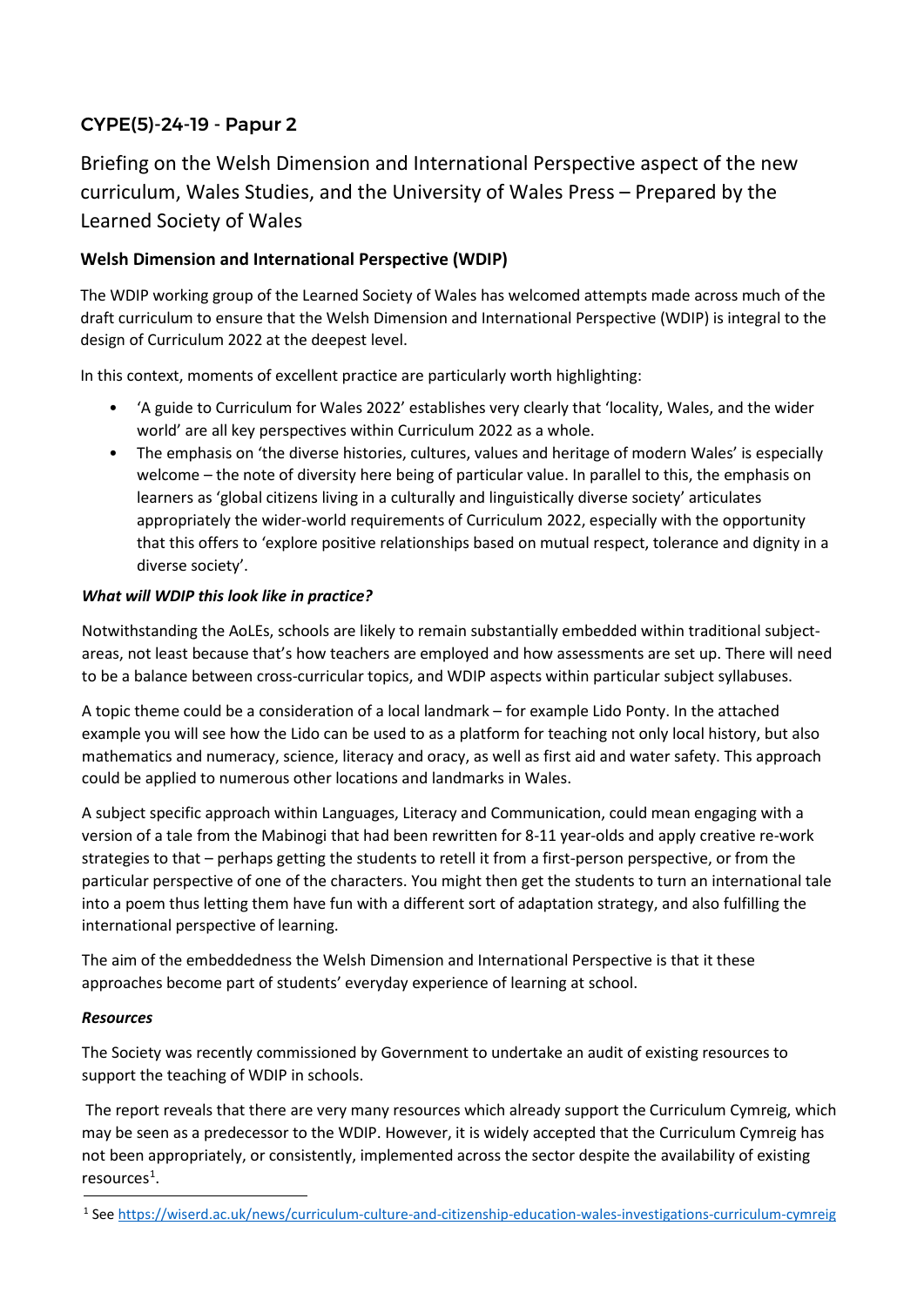This highlights that there is insufficient flow-through of existing resources to schools themselves, and thus these resources are under-utilised. Teachers require more guidance about exploring the multiple narratives of Wales and its diverse contexts, and existing resources require appropriate curation. **It is vital that teachers are provided with access to a directory of available resources**, so that they develop their own engagement with the WDIP aspect of the new curriculum.

### **Wales Studies**

Wales Studies is the intellectual exploration of all things relating to Wales and its relations with the wider world. It encompasses all fields that explore the cultural, social, physical and environmental features of Wales, in the full breadth of our national and international contexts. It is research about Wales, for Wales and the world.

Wales Studies remains an emerging field but there is a substantial body of work developing within our universities, research, heritage and cultural organisations. From researching young people's perceptions of their communities, their nation and the Welsh language, to rediscovering forgotten voices in literature; from investigating the continuing legacy of heavy industry to pioneering low-carbon solutions to alleviate climate change, Wales Studies is an educational and cultural resource that remains to be fully realised. Crucially, should be developed further to help project an image of contemporary Wales to an international audience.

Via its Wales Studies Network, the Society is currently working to collect and collate basic data on activity in the field. This will create an evidential basis for conducting a reliable audit of the value of the field. This will be measured in terms that take into account educational, social and political and cultural benefits, as well as economic value.

We are also working to increase recognition of the national and international importance of Wales Studies, including measuring achievements in the field by the highest international standards. This will build opportunities for more secure and robust funding to ensure its continued development.

In November we will formally launch the Wales Studies Network at the Senedd. We will publish a brochure highlighting some of the most interesting research and scholarship in the field, and will announce the winner of our Wales Studies postgraduate poster competition. We are keen to support emerging scholars and will develop networking and training opportunities.

We appreciate the Welsh Government's work to encourage civic mission activity within the HE sector; Wales Studies aligns closely with this, but as yet it is not a core element of this activity. In one of her first speeches as Minister for Education, Kirsty Williams asked "Are Welsh universities rooted and responsible to their region and nation? […] Our universities must be "of" their place and their people as a first principle." The development of Wales Studies provides an opportunity for universities in Wales to demonstrate that they are 'of' their place and community, working for the benefit of the nation.

### **University of Wales Press**

University of Wales Press (UWP/the Press) is the national academic press of Wales with a mission to support Welsh literature, history, language and culture (Wales Studies) in both Welsh and English languages, which it disseminates internationally. Since its founding in 1922, UWP has published a great number of seminal works within the field of Wales Studies, and has supported the emergence and development of new fields including Welsh writing in English (the study of English language literature from Wales), studies of Welsh politics and political theory, Welsh history, and social science research about Wales. The relatively recent Safbwyntiau series is the first of its kind in the Welsh language, covering studies on politics, culture and society in Wales and beyond.